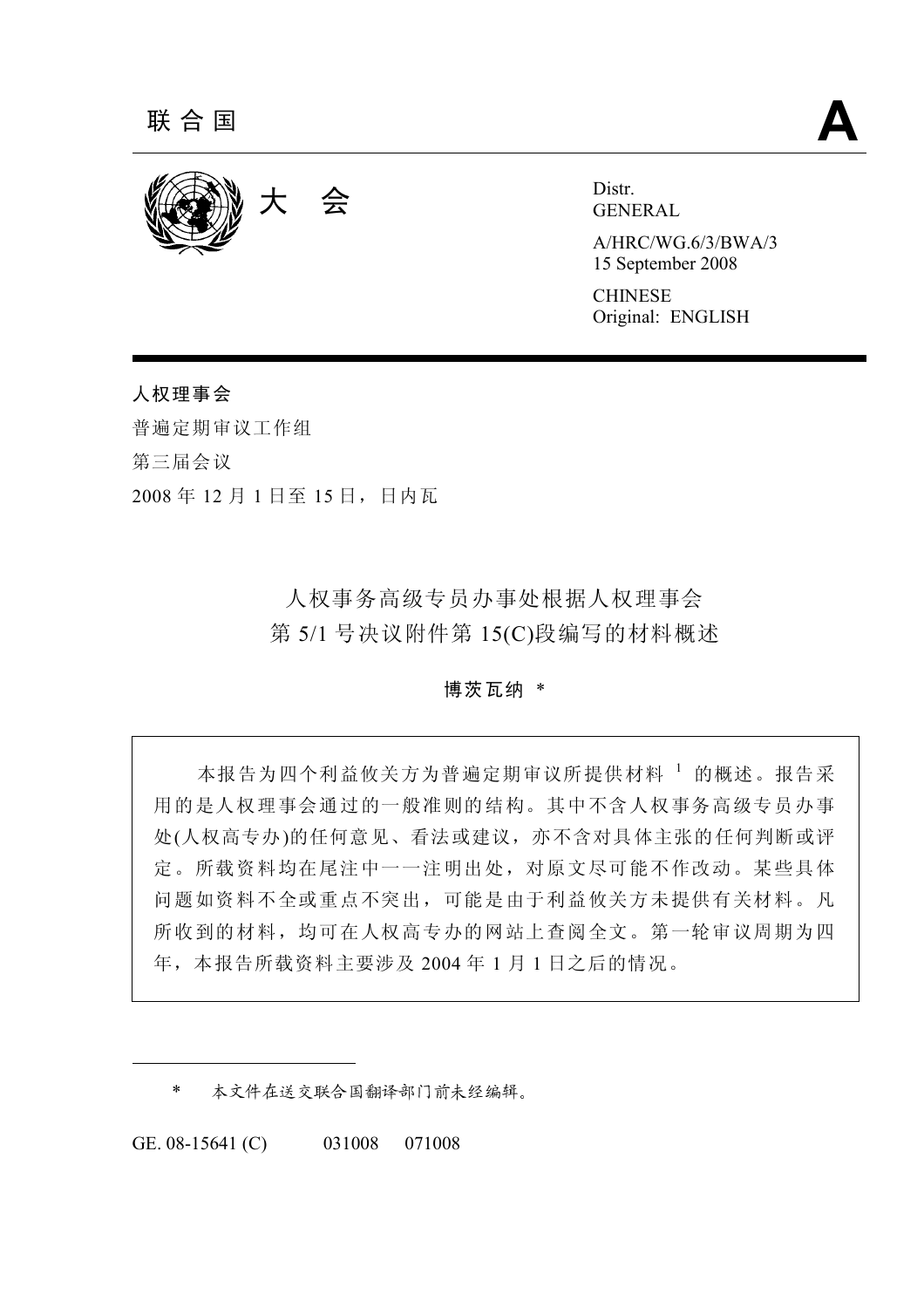## 一、背景和框架

## A. 国际义务范围

 1. 比勒陀利亚大学人权中心(比大人权中心)对博茨瓦纳国际条约和公约的批 准和情况报告以及将获得批准的文书纳入国内法的承诺方面的纪录表示关切。博 茨瓦纳还没有批准《经济、社会、文化权利国际公约》。<sup>2</sup> 《国际习惯法》凡与国 内法律的任何条款不抵触的均适用。<sup>3</sup>

## B. 宪法和法律框架

 2. 博茨瓦纳还如比大人权中心所指出的,既没有国家人权委员会也没有综合 宪法框架增进和保护人权,尤其是对于妇女儿童的权利。<sup>4</sup>

## C. 体制和人权结构

无

### D. 政策措施

无

二、实际增进和保护人权的情况

## A. 与人权机制的合作

 3. 比大人权中心还注意到,博茨瓦纳尚未向非洲人权和人民权利委员会与禁 止酷刑委员会提交任何报告,也没有将其在 1995 年批准的《儿童权利公约》纳入 国内法。<sup>5</sup>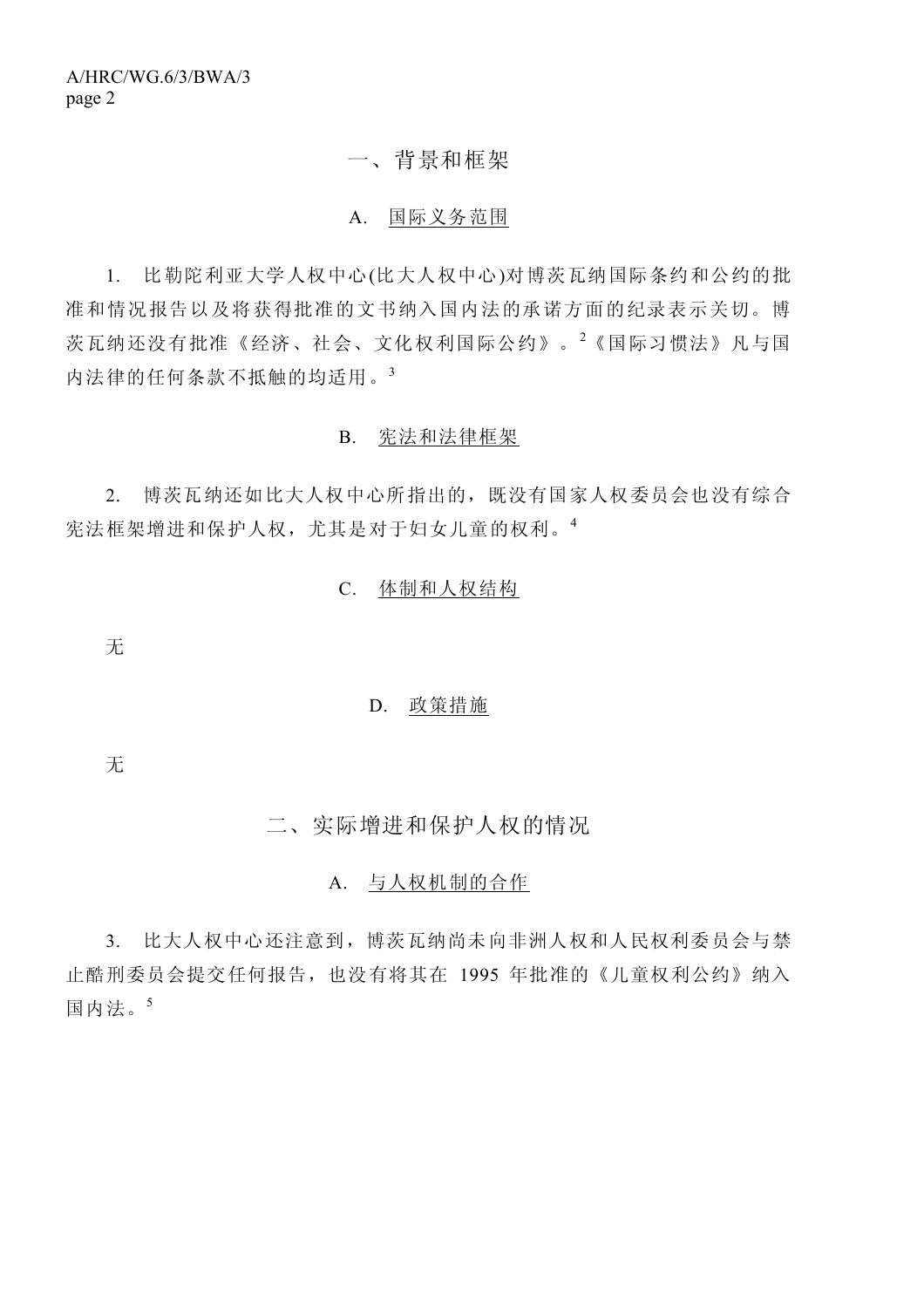#### B. 履行国际人权义务的情况

#### 1. 平等和不歧视

 4. 如比大人权中心注意到的,《博茨瓦纳宪法》载有有一条规定(在第 15(1) 节),保证任何法律都不得作出任何本身是歧视性的或具有歧视作用的规定,同时 列出一系列问题(在第 15(c)(4)节),这些问题具有对上述条款作出限制的作用。这 些问题被认为是属人法问题,包括收养、结婚、离婚、丧葬和财产继承问题。比 大人权中心指出,《博茨瓦纳宪法》由于这种分类做法,为针博茨瓦纳妇女遭受 歧视与社会虐待提供了有力的依据。<sup>6</sup>

## 2. 生命权、人身自由和安全权

 5. 《1966 年宪法》第 7 节规定有防备酷刑、其他残忍、不人道或有辱人格 的待遇或处罚的保障措施,但是如比大人权中心所强调的,又确认可以施行合法 处罚<sup>7</sup>。在博茨瓦纳,关于封闭性机构中保安部队活动情况的报告仍是让人非常关 切的问题。值得一提的是,博茨瓦纳警务和刑事调查部的准军事特别支持组由于 缺乏问责制和对嫌疑人使用酷刑、虐待和威胁而闻名遐迩。2005年11月,五名战 士和两名特别警官因被控强迫几名被拘留的外国人互相进行性行为而被捕。8 月, 两名特别警官被指控殴打外国囚犯。<sup>8</sup>

 6. 根据比大人权中心所述,核准容纳人数为 3,910 人的监狱系统监禁了 5,969 名囚犯,而且自 2005 年 9 月以来超容人数已下降了 12%。男子监狱中人满 为患的情况最为严重,对健康造成严重威胁,因为该国的艾滋病/艾滋病毒发病率 和结核病发病率高。同室囚犯之间的强暴也有发生。一般而言,博茨瓦纳的监狱 条件仍很恶劣。<sup>9</sup>

 7. 此外,还如全面终止体罚儿童现象全球倡议(全球倡议)所指出,在刑罚制 度中,根据《刑法》、《刑事诉讼程序和证据法》(第 305 条)、《族区法院法》和 《族区法院修订法》规定,体罚作为一种犯罪判决是合法的。《儿童法》(第 20 条)和《监狱法》(第 108 和 109 节)允许在刑事机构或其他收容违法儿童的机构中 作为惩戒措施实行体罚。截至 2008 年 5 月,一项对《儿童法》的修订提案禁止儿 童法庭判处体罚,但这并不适用于族区法院。<sup>10</sup>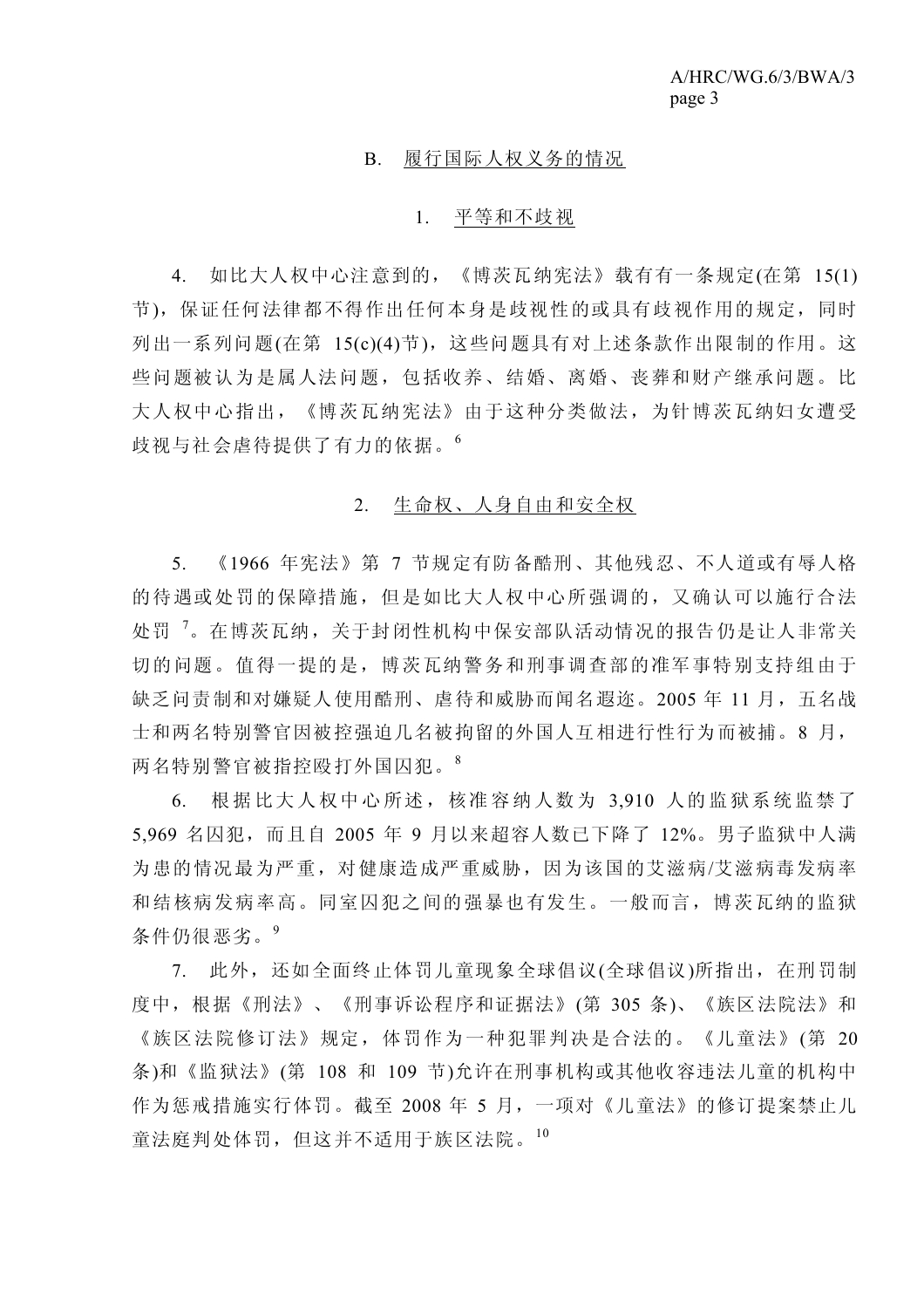8. 据比大人权中心 <sup>11</sup> 和全球倡议 <sup>12</sup> 报告,家庭和学校内的体罚是合法的, 而《儿童法》(1981 年)和《刑法》(1986 年,2004 年修订)保护儿童免遭暴力的力 度有限。现有立法中没有规定维护"合理惩罚"或类似措施,但 2008 年 6 月向议 会提出的《儿童法》修订草案除外,其中确认可以"合理"管教儿童,禁止的仅 仅是"在实质上或在程度上不合理的惩罚"(第 84 节)<sup>13</sup>。全球倡议指出,根据《教 育法(体罚)条例》,学校内的体罚是合法的。校长获准可用藤杖抽打每名儿童多达 五下,但这种特许可下放至教师。《儿童法》修订草案确认教师有权执行"合 理"惩罚。根据全球倡议所述,2007 年 6 月恩加米区教育部长报告,一项基线研 究发现 92%的学生在校内遭到殴打,并为 67%的家长所证实。全球倡议引用的 Ditshwanel(博茨瓦纳人权中心)关于校内体罚的调查表明,90%的答复者称他们对 儿童实行过体罚。<sup>14</sup>《儿童法》(第 20 条)允许在儿童家中和职业学校内进行体罚, 而该法修订草案确认有权在所有其他教护场所中执行"合理"惩罚。15

 9. 比大人权中心注意到,继父和族群成员对女童的性虐待在博茨瓦纳是常见 现象。原因常与色情作品、滥用毒品、抚养不力和忽视儿童有关 <sup>16</sup>。尽管博茨瓦 纳于 1995 年 3 月 14 日加入了《儿童权利公约》, 但是由于条约尚未被纳入博茨 瓦纳法律,这仍有待于转化成儿童可享有的切实利益。比大人权中心注意到,虐 待女童案鲜有诉诸法庭的情况因此而不足为奇。<sup>17</sup>

 10. 据比大人权中心报告,尽管最近博茨瓦纳的《家庭暴力法案》已获通 过,成为正式法律,但是家庭暴力仍是显著问题。新法没有建立家庭暴力方面的 罪行,只用于保护暴力受害者。卖淫仍是非法的,而且被认为是妇女的罪行。工 作场所和学校内的性骚扰也有发生,通常不会得到报告,更不用说由执法机构进 行处理。<sup>18</sup>

## 3. 司法和法治

 11. 据比大人权中心引述指出,监察员办公室 2005 年报告将"所有法院中刑 事事务的完成出现延误",尤其是上诉程序中的延误,定为"严重关切问题"<sup>19</sup>。 该中心还指出,在 2005 年开展的另一项调查中,31%的回复者认为司法体系效率 低下是该国欺诈比较明显增多的一个原因。尽管宪法规定了司法独立,但是民事 法院由于工作人员严重短缺,待审案件大量积压,仍然无法进行及时公平的审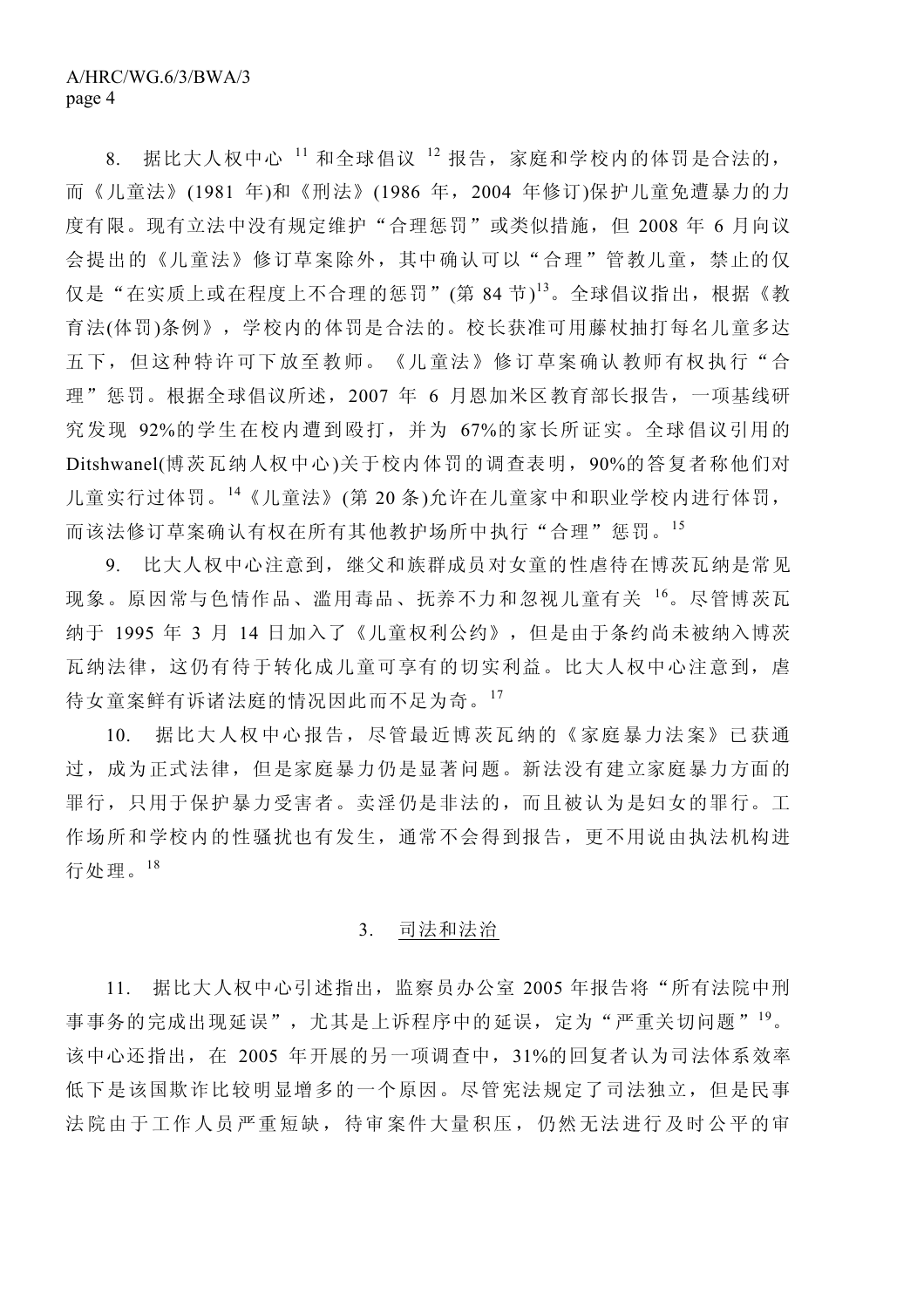判。比大人权中心还注意到,属于《1986 年国家安全法》的审判可秘密进行。在 有些案件中,部落法院可做出包括体罚的判决,诸如鞭笞臀部以及死刑 <sup>20</sup>。

## 4. 隐私权、婚姻权和家庭生活权

 12. 在婚姻制度及其对妇女财产权的影响方面,如比大人权中心所提出的, 尽管《2004 年废除婚姻权力法》提供了希望,但是歧视仍然存在。根据所谓"共 同财产"制的传统法结婚的妇女被认为是法律上的未成年人,买卖财产、申请贷 款和缔结具有法律效力的合同需要征得丈夫同意<sup>21</sup>。比大人权中心还指出,根据传 统法,如第一任妻子同意,一夫多妻就是合法的,但这并不常见。<sup>22</sup>

 13. 国际男女同性恋协会、国际男女同性恋协会欧洲分会、国际男女同性恋 协会泛非分会、博茨瓦纳男女同性恋和双性恋协会、国际男女同性恋人权委员会 和保护儿童权利行动国际以及比大人权中心联合提交的报告着重指出,博茨瓦纳 仍对双方自愿的同性恋活动实行刑事制裁 23。比大人权中心报告说,由于博茨瓦纳 共和国不承认同性恋,倡导男女同性恋和双性恋群体权利的民间社会组织无法获 得合法地位。24

# 5. 宗教和信仰自由、言论自由、结社自由、和平集会 自由,以及公共和政治生活参与权

 14. 据比大人权中心报告,修订后的 1966 年《博茨瓦纳宪法》规定了言论和 新闻自由,但是政府实现这些权利的承诺并没有留下深刻印象 <sup>25</sup>。《1986 年国家 安全法》曾被用于限制报导政府活动。《国家安全法》禁止未经准许发表任何机 密材料,而且一般而言该法不允许公众接触政府资料 <sup>26</sup>。根据比大人权中心所述, 有案可查的记者由于报导关系受到严重的报复性威胁、骚扰和攻击的事件,充分 表明了缺乏新闻自由法的不良后果。例如在 2005 年,政府利用移民法将两名撰文 批评该国政治的外国记者驱逐出境。一名外国学者也因批评博茨瓦纳的民主做法 而遭到指控违反《国家安全法》,被驱逐出境。<sup>27</sup>

 15. 如比大人权中心所提出的,《博茨瓦纳宪法》没有额定人数的规定,无 法确保妇女在任何一级公众选举机构中的代表性 28。2004年10月的选举中,妇女 在选民中占近 57%,但入主管理机构的比例常常大幅减少。妇女在议会的 61 席中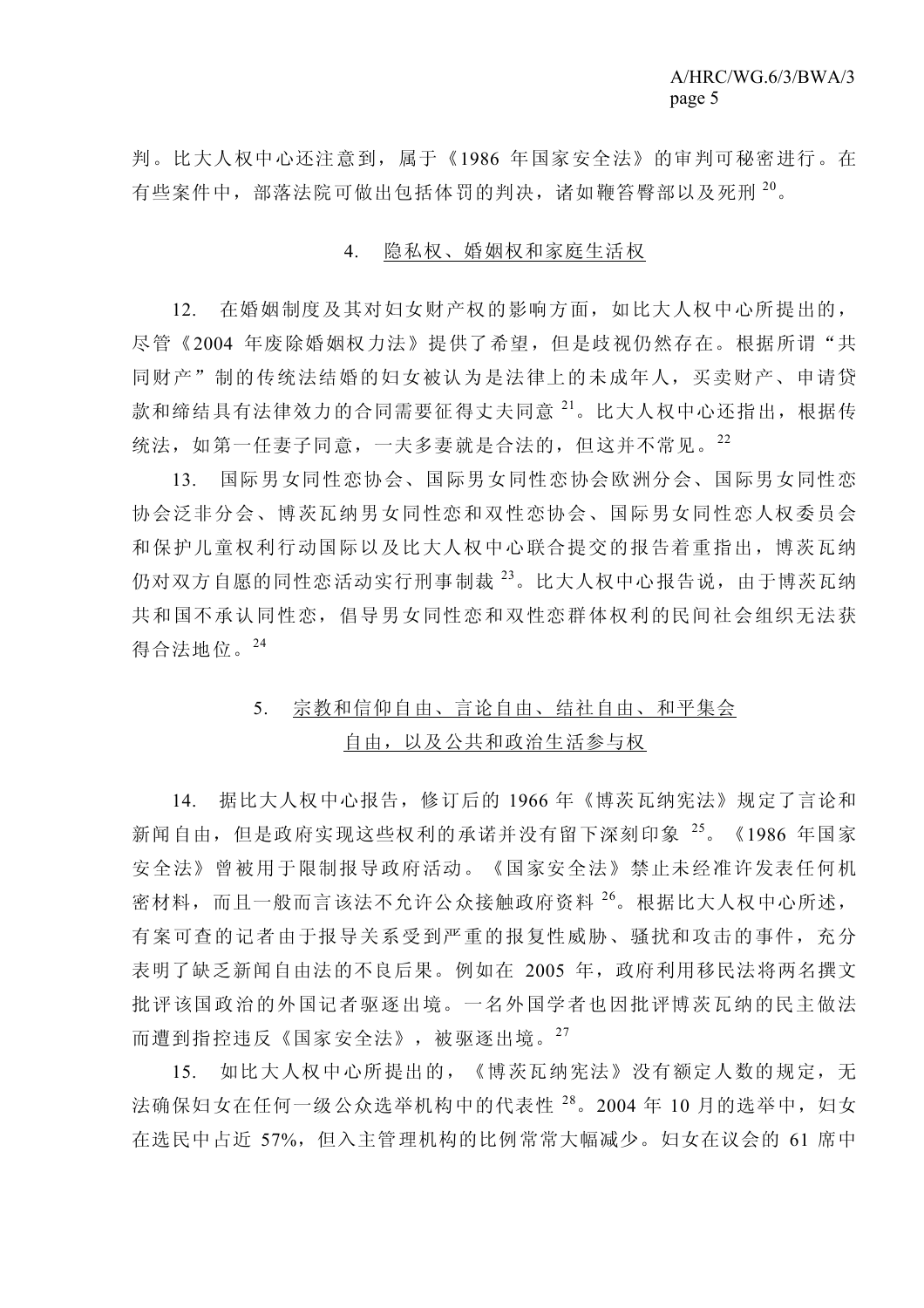占 7 席,在内阁的 20 席中占 5 席,在高级法院的 13 席中占 3 席,而在长老院的 15 席中占 2 席。<sup>29</sup>

### 6. 工作权和公正良好工作条件权

 16. 据比大人权中心指出,博茨瓦纳的工人有权组建工会和加入自己选择的工 会 30。但是, 在一些案例中罢工工人面临被解雇的危险。比大人权中心还指出, 2006 年两个矿业公司试图破坏博茨瓦纳矿工工会,煽动罢工以解雇工人,截留工会 费用,并创建对抗的"黄色(公司赞助)"工会。2005 年,461 名矿工由于参加了 2004 年 8-9 月间举行的为期 13 天被政府认为是非法的罢工而遭到解雇,包括博茨 瓦纳矿工工会主席和秘书长 <sup>31</sup>。根据比大人权中心所述,教师行业也未能幸免于对 工人的攻击。博茨瓦纳教师工会主席和南部非洲教师组织主席由于开展支持社会问 题和教师福利的工会活动,被迫"退出"教师行业。在数百名博茨瓦纳教师工会成 员上街抗议,以及媒体进行集中报导后,主席于晚些时候再次获得任命 <sup>32</sup>。前任博 茨瓦纳教师工会主席也是在同样的情况下失去了 Seepapitso 中学的教职。<sup>33</sup>

 17. 据比大人权中心指出,尽管《儿童法》禁止并处理使用童工问题,童工 现象在博茨瓦纳还是很盛行 <sup>34</sup>。该中心还指出,国际劳工组织估计 2002 年博茨瓦 纳 10 岁至 14 岁儿童中有 13.5%在工作。比大人权中心还注意到,在博茨瓦纳于 2005/2006 年开展的较近期的全国劳工调查中,估计 7 岁至 17 岁的所有儿童中有 9%被雇用。博茨瓦纳实行的童工行为包括商业性性剥削、利用儿童作为犯罪工具 以及接触危险工作。<sup>35</sup>

## 7. 社会保障权和适足生活水准权

 18. 比大人权中心报告说,博茨瓦纳存在歧视性传统法律,限制妇女的财产 权和从事经济活动的机会,尤其是在农村地区。<sup>36</sup>

## 8. 少数群体和土著人民

 19. 据博茨瓦纳多种文化联盟指出,博茨瓦纳法律允许基于族裔、语言和文 化的歧视 <sup>37</sup>。博茨瓦纳有 45 个部落(其中包括 8 个茨瓦纳部落)讲 27 种语言 <sup>38</sup>。茨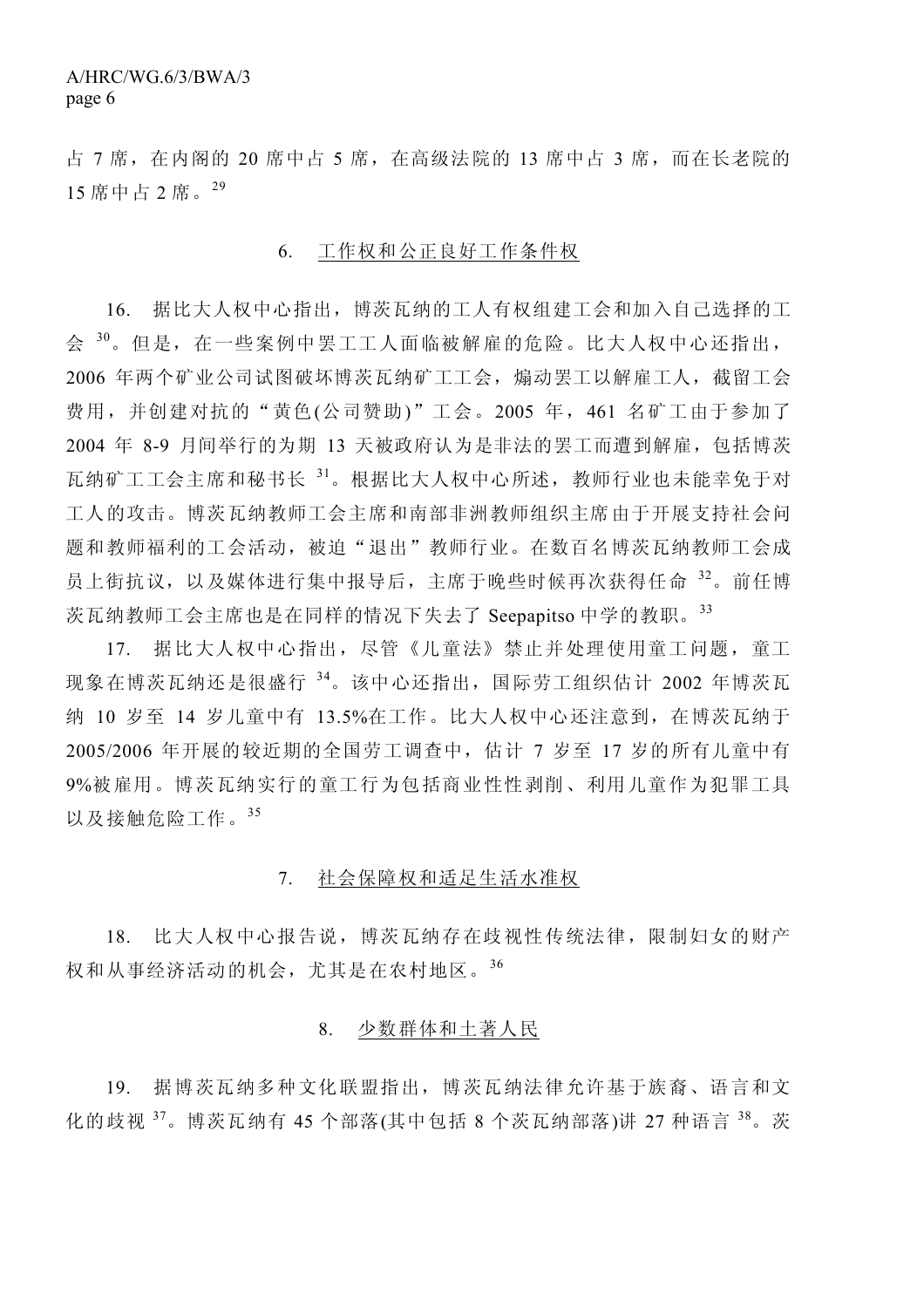瓦纳人占人口的 18%,而非茨瓦纳人占 60%。<sup>39</sup> 根据博茨瓦纳多种文化联盟所述, 法律仍然不承认非茨瓦纳族裔群体的下列权利:(a) 被承认为具有不同语言和文化 的部落的权利;(b) 对土地的群体权利;(c) 在长老院中有代表;(d) 以自己的语言 向儿童提供教育的权利;(e) 向儿童提供其历史、风俗、价值观和文化教育的权 利;(f) 获得信息以及可在全国广播电视中享有他们的语言和文化的权利;(g) 获得 某些工作,尤其是与土地管理有关的工作,诸如土地委员会秘书处。<sup>40</sup>

 20. 博茨瓦纳多种文化联盟还报告说,1948 年和 1999 年高级法院接受了 Wayeyi 提出的上诉,并颁布了所有族裔群体一律平等的命令。在六年没有任何行 动之后,Wayeyi 提请非洲人权和人民权利委员会受理该案件。根据博茨瓦纳多种 文化联盟所述, 2008年 5 月审理此案件, 但是政府要求在地方一级与 Wayeyi 开展 对话,要求 Wayeyi 根据新的《Bogosi 法》提交确认其为部落的申请。2008 年 6 月 20 日 Wayeyi 提交了申请, 目前正在等候决定 41。博茨瓦纳多种文化联盟还报告, 其他非茨瓦纳部落因希望指定自己的酋长遭到恐吓,并引用了 Batswapong 的案 例,2003 年 Batswapong 在可以指定自己的酋长之前,必须设法获得 Bangwato(统 治中央区 Batswapong 的茨瓦纳部落)的允许 42。博茨瓦纳多种文化联盟还报告, 卡 拉哈里禁猎中心区的 Basarwa 正力争落实 2006 年 12 月的裁决, 以便返回祖居地。 他们在卡拉哈里禁猎中心区需要水、食物、学校和医疗设施以及道路。

三、成绩、最佳做法、挑战和制约因素

无

四、国家重要优先事项、举措和承诺

无

五、能力建设与技术援助

无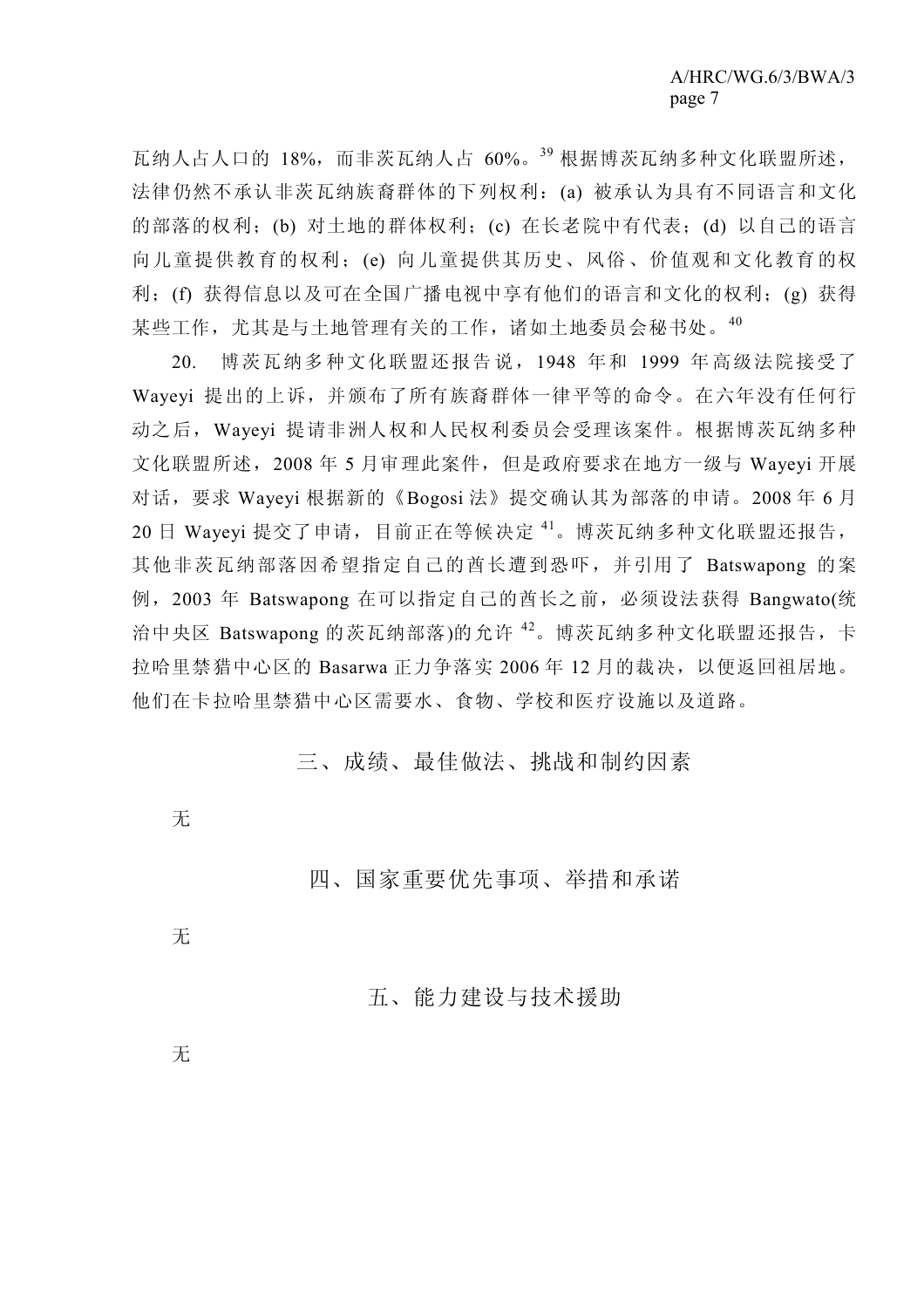注

1 The stakeholders listed below have contributed information for this summary; the full texts of all original submissions are available at: www.ohchr.org. (One asterisk denotes a non-governmental organization in consultative status with the Economic and Social Council)

|                   | $m_{\text{12}}$ in consultative status with the Economic and Social Council)<br>The Centre for Human Rights of the University of Pretoria, Pretoria (South<br><b>CHR</b>                                                                                                                                                                                                                                                                                                                     |
|-------------------|----------------------------------------------------------------------------------------------------------------------------------------------------------------------------------------------------------------------------------------------------------------------------------------------------------------------------------------------------------------------------------------------------------------------------------------------------------------------------------------------|
|                   | Africa)<br>Global Initiative to End All Corporal Punishment of Children<br><b>GIEACPC</b><br>Joint submission by the International Lesbian and Gay Association, Brussels<br><b>ILGA</b><br>(Belgium); ILGA-Europe*; Pan African ILGA; LeGaBiBo (Lesbians, Gays, and<br>Bisexuals of Botswana); International Gay and Lesbian Human Rights<br>Commission and ARC International, Brussels , (Belgium)<br><b>RETENG</b><br>RETENG: The Multicultural Coalition of Botswana, Gaborone (Botswana) |
| $\overline{c}$    | The Centre for Human Rights of the University of Pretoria, page 7.                                                                                                                                                                                                                                                                                                                                                                                                                           |
| 3                 | The Centre for Human Rights of the University of Pretoria, page 2.                                                                                                                                                                                                                                                                                                                                                                                                                           |
| 4                 | The Centre for Human Rights of the University of Pretoria, page 7.                                                                                                                                                                                                                                                                                                                                                                                                                           |
| 5                 | The Centre for Human Rights of the University of Pretoria, page 7.                                                                                                                                                                                                                                                                                                                                                                                                                           |
| 6                 | The Centre Human Rights of the University of Pretoria, page 4.                                                                                                                                                                                                                                                                                                                                                                                                                               |
| $\overline{\tau}$ | The Centre for Human Rights of the University of Pretoria, page 3.                                                                                                                                                                                                                                                                                                                                                                                                                           |
| 8                 | The Centre for Human Rights of the University of Pretoria, page 3.                                                                                                                                                                                                                                                                                                                                                                                                                           |
| $\overline{9}$    | The Centre for Human Rights of the University of Pretoria, page 3.                                                                                                                                                                                                                                                                                                                                                                                                                           |
| 10                | The Global Initiative to End All Corporal Punishment of Children Corporal, page 1.                                                                                                                                                                                                                                                                                                                                                                                                           |
| 11                | The Centre for Human Rights of the University of Pretoria, page 3.                                                                                                                                                                                                                                                                                                                                                                                                                           |
| 12                | The Global Initiative to End All Corporal Punishment of Children Corporal, page 2.                                                                                                                                                                                                                                                                                                                                                                                                           |
| 13                | The Global Initiative to End All Corporal Punishment of Children Corporal, page 2.                                                                                                                                                                                                                                                                                                                                                                                                           |
| 14                | The Global Initiative to End All Corporal Punishment of Children Corporal, page 2.                                                                                                                                                                                                                                                                                                                                                                                                           |
| 15                | The Global Initiative to End All Corporal Punishment of Children Corporal, page 2.                                                                                                                                                                                                                                                                                                                                                                                                           |
| 16                | The Centre for Human Rights of the University of Pretoria, page 5.                                                                                                                                                                                                                                                                                                                                                                                                                           |
| 17                | The Centre for Human Rights of the University of Pretoria, page 5.                                                                                                                                                                                                                                                                                                                                                                                                                           |
| 18                | The Centre for Human Rights of the University of Pretoria, page 4.                                                                                                                                                                                                                                                                                                                                                                                                                           |
| 19                | The Centre for Human Rights of the University of Pretoria, page 3.                                                                                                                                                                                                                                                                                                                                                                                                                           |
| 20                | The Centre for Human Rights of the University of Pretoria, pages 3-4.                                                                                                                                                                                                                                                                                                                                                                                                                        |
| 21                | The Centre for Human Rights of the University of Pretoria, page 4.                                                                                                                                                                                                                                                                                                                                                                                                                           |
| 22                | The Centre for Human Rights of the University of Pretoria, page 5.                                                                                                                                                                                                                                                                                                                                                                                                                           |
| 23                | Joint submission by the International Lesbian and Gay Association, ILGA-Europe, the Pan                                                                                                                                                                                                                                                                                                                                                                                                      |

African ILGA, LeGaBiBo - Lesbians, Gays, and Bisexuals of Botswana, the International Gay and Lesbian Human Rights Commission and ARC International, page 1. See also The Centre for Human Rights of the University of Pretoria, pages 6 -7.